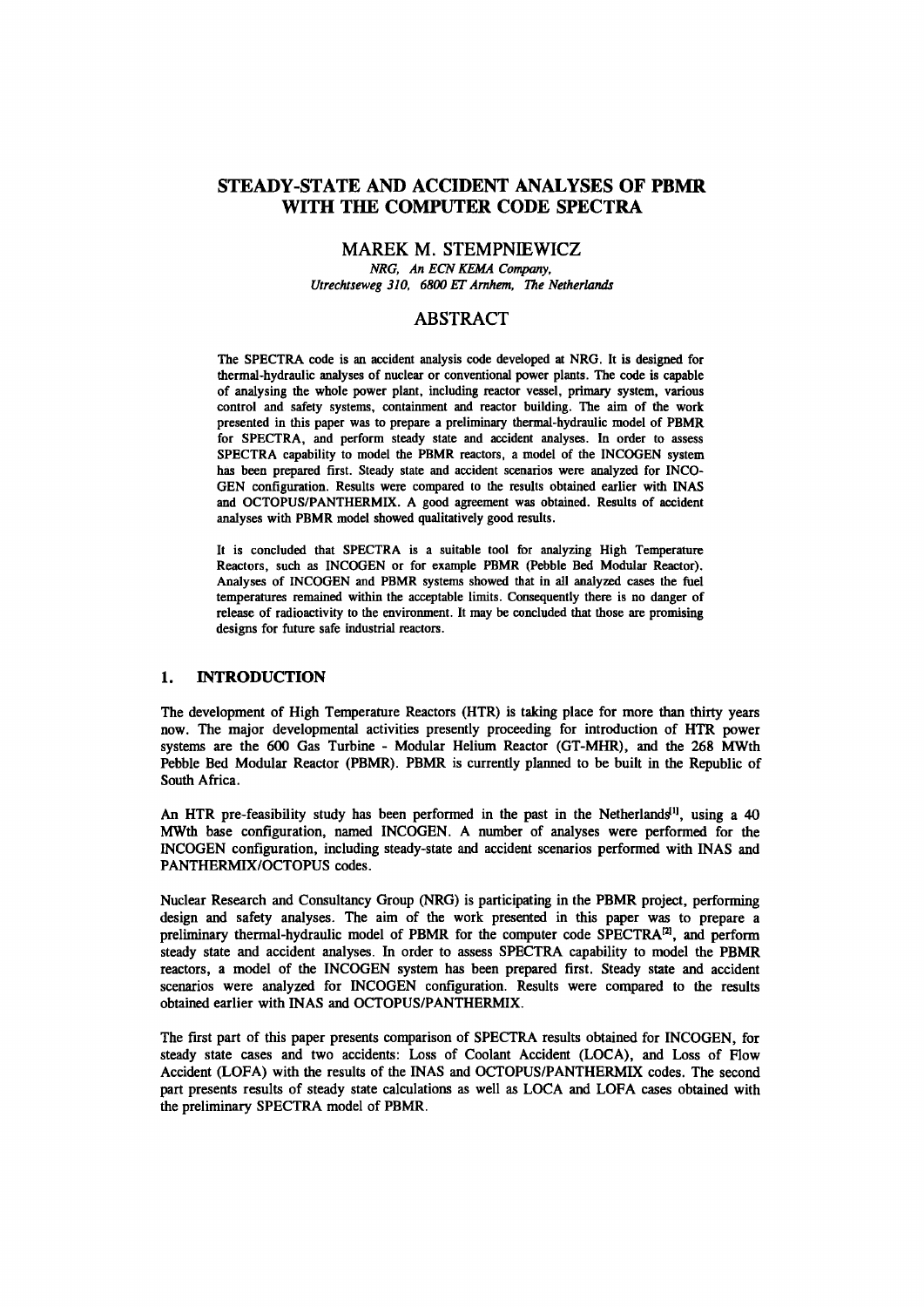## **2. SPECTRA CODE AND IT'S APPLICABILITY FOR PBMR**

The SPECTRA code is an accident analysis code developed at NRG, the Netherlands. SPECTRA (Sophisticated Plant Evaluation Code for Thermal-hydraulic Response Assessment)<sup>[2]</sup>, is a computer program designed for thermal-hydraulic analyses of nuclear or conventional power plants. The code is capable of analysing the whole power plant, including reactor vessel, primary system, various control and safety systems, containment and reactor building. The models applied in the code were selected after an extensive literature review, as well as review of models available in other codes (CONTAIN, MAAP, MELCOR, RELAP, TRAC-BF1). The best available models were selected, which makes SPECTRA not only an accident analysis tool but also a library of physical models, well documented and tested, and easy to use.

In case of PBMR an important issue is the ability of a computer code to model multiple noncondensable gases, in particular helium. In contrast to codes like RELAP, TRAC, which are basically steam-water codes, SPECTRA has been built to allow presence of a mixture of multiple gases. SPECTRA contains a built-in library of fluid properties, consisting of the properties of water, steam, and non-condensable gases, such as  $H_2$ , He,  $N_2$ ,  $O_2$ ,  $CO_2$ . The gas properties are calculated using a large database, covering the range from 270 K to 2070 K, and from virtually 0 Pa to  $10<sup>7</sup>$  Pa. If needed, properties of other gases may be easily implemented into the program. The solution scheme is general, and may theoretically accommodate any number of gases. Practical limit is imposed by the physical memory size of the computer designated to perform calculations.

A reactor kinetics model together with an isotope transformation model are present in the SPECTRA code. They are suitable for simple (point kinetics) analysis of reactivity transients. The isotope transformation model can deal with 200 isotopes; typically about 30-40 isotopes are tracked, including fuel chains, main poisons, such as Xe-135, Sm-149, and their precursors, as well as main decay heat producers.

### **3. INCOGEN Analyses - Comparison with INAS, OCTOPUS/PANTHERMIX**

This section provides description of the steady state and accident analyses performed for the High Temperature Reactor (HTR), the conceptual design of INCOGEN. All data required to build the SPECTRA model of the INCOGEN reactor was obtained from reference [1]. The SPECTRA model of the INCOGEN reactor is shown in figure 1. The model consists of 8 Control Volumes (CV), 7 Junctions (JN), 9 Solid Heat Conductors (SC). The net enclosure thermal radiation model is used, with two enclosures: the reactor core (TR-101 - TR-105), and the gas inlet annulus (TR-202 - TR-204). The Reactor Kinetics model is used to calculate core power.

The following calculations were performed:

- Steady state analyses:
	- Steady state run with constant power (SS-CP),
	- Steady state run with reactor kinetics, reactivity control by continuous fuel addition (SS-RK-1).
	- Steady state run with reactor kinetics, reactivity control by temperature changes (SS-RK-2).
- Accident analyses:
	- Loss of Flow Accident (LOFA).
	- Loss of Coolant Accident (LOCA).

The first steady state calculation was performed using a constant reactor power. This was done just to obtain a good starting point for the subsequent analyses with the reactor kinetics model. The next two steady state analyses were performed using two different methods of reactivity control. First, the reactivity was controlled by a continuous fuel addition (SS-RK-1). Fuel addition rate was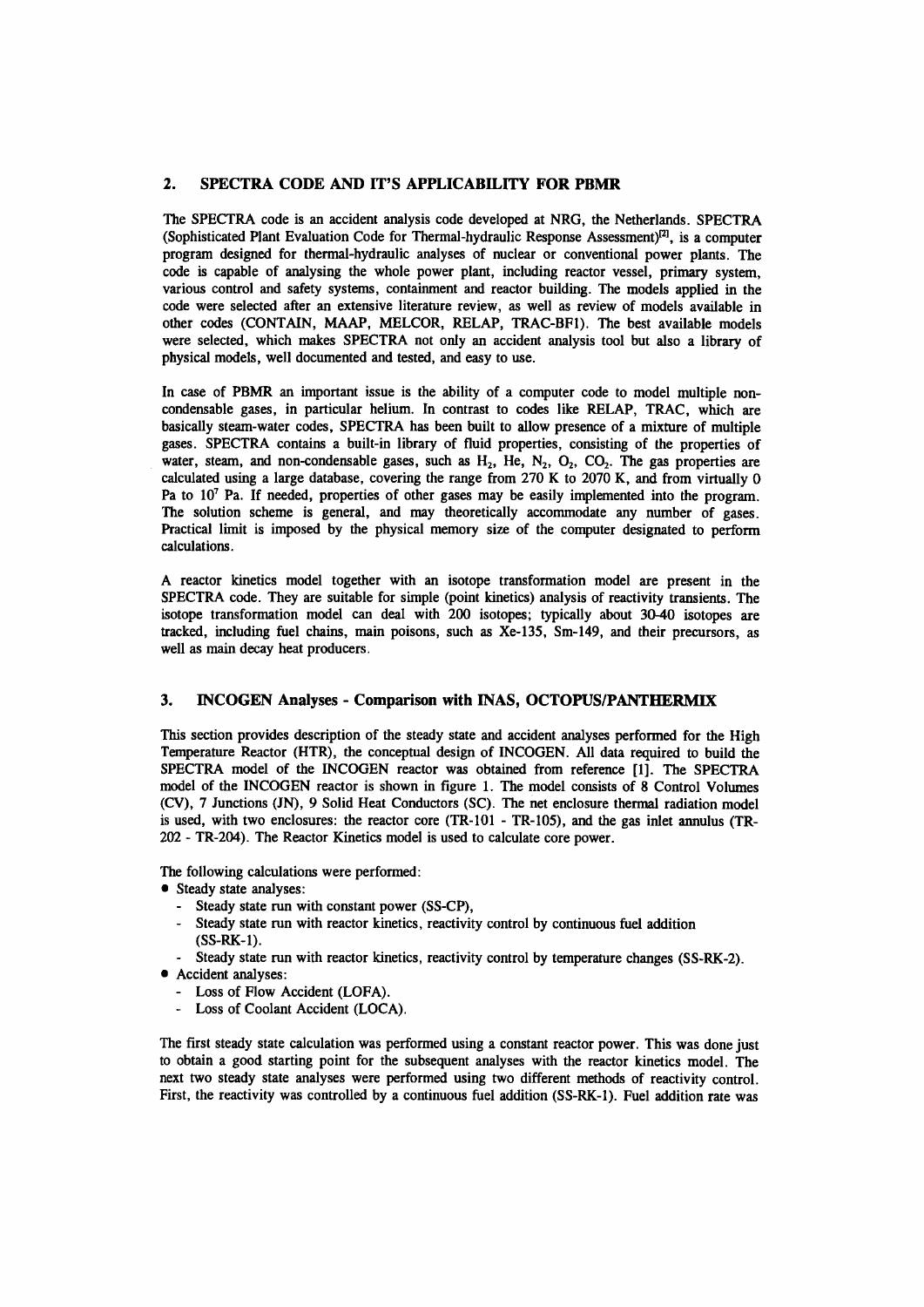controlled in order to keep the desired reactor power. In the next run (SS-RK-2) no fuel was added to the core. The reactivity loss due to slow fuel burn-up was compensated by a slow temperature decrease, which added reactivity due to negative reactivity coefficient. Results of these two runs are compared to the results of the INAS code (presented in reference [1]) in figures 2 and 3.



Figure 2 shows the fuel loading rate in case SS-RK-1. The SPECTRA calculated stable value of fuel loading rate is equal to about  $10^{-8}$  [s<sup>-1</sup>], a little more than 20 pebbles per day. The value obtained from the INAS code for the fresh core configuration is equal to 48 pebbles per day, more than twice more than the SPECTRA value. This discrepancy is caused by a non-uniform neutron flux distribution (no upper reflector), which cannot be taken into account with the point kinetics model. The neutron flux in the upper part of the core is nearly twice smaller than in the lower part of the core. The fresh pebbles, landing on the top of the core, therefore "see" only relatively small neutron flux and therefore their reactivity worth is significantly smaller than it would be if the neutron flux was uniform (as it is, by definition, in the point kinetics model). Consequently, more pebbles are needed to maintain criticality than it is predicted by the point kinetics model. In case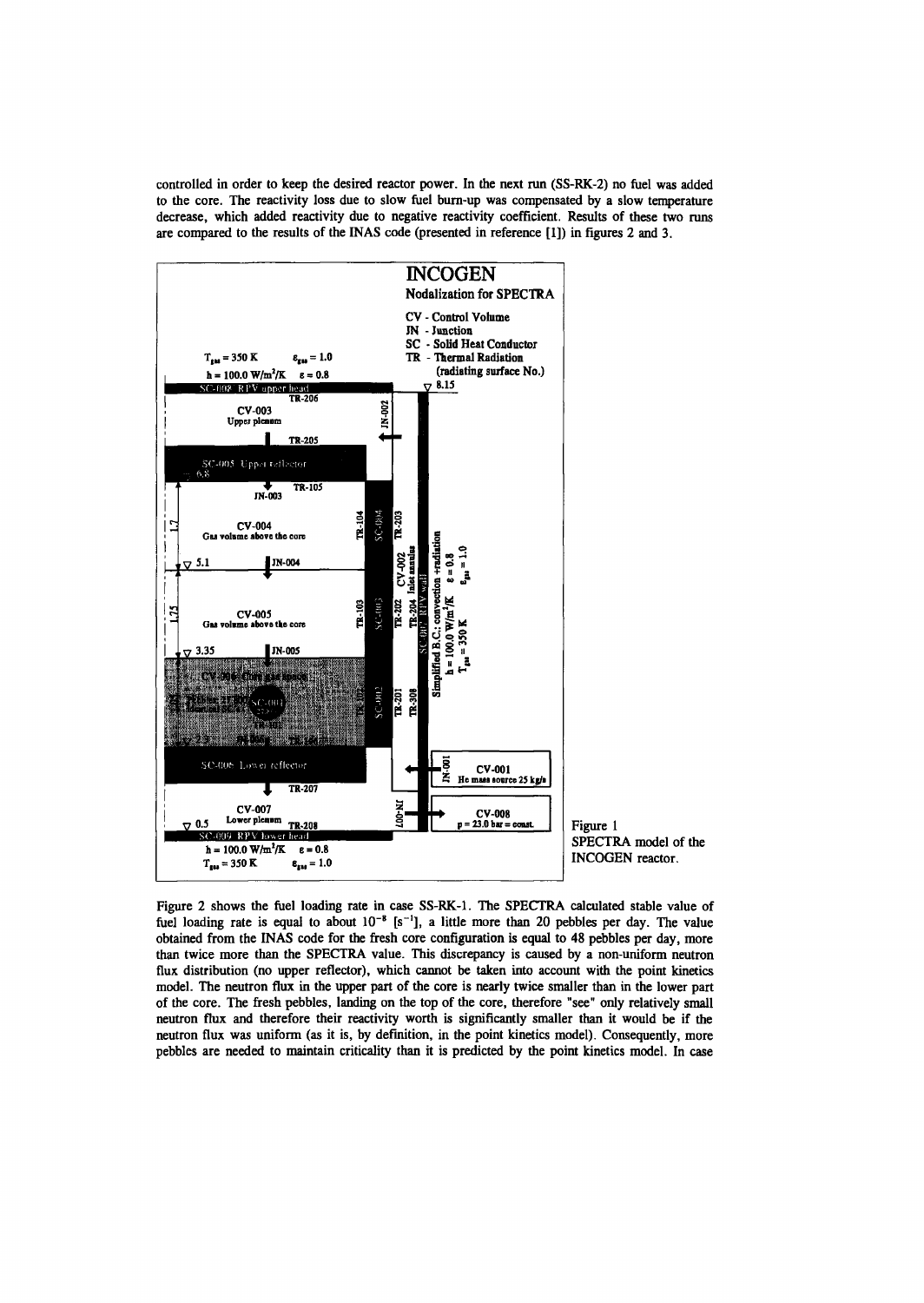of PBMR reactor the neutron flux is much more uniform and the point kinetics provides more accurate results (see section 4).

Figure 3 shows core average temperature during the second day of the SS-RK-2 run. The temperature decreases steadily, with the rate of about 7.1 K per day. The value obtained from the INAS code is 7.8 K per day. The agreement between SPECTRA value and the value from INAS is in this case relatively good.



Results of accident analyses are shown in figures 4-9 . The reactivity calculated for the LOFA case by the OCTOPUS/PANTHERMIX code and the SPECTRA code are compared in figures 4 and 5. Both result are in good agreement as to the depth and the duration of the "reactivity well". The reactivity behavior in OCTOPUS/PANTHERMIX show some irregularities around 500 min and 900 min (figure 4), the nature of which are not quite clear. Probably they are a consequence of some space dependent effects, that cannot be captured with point kinetics.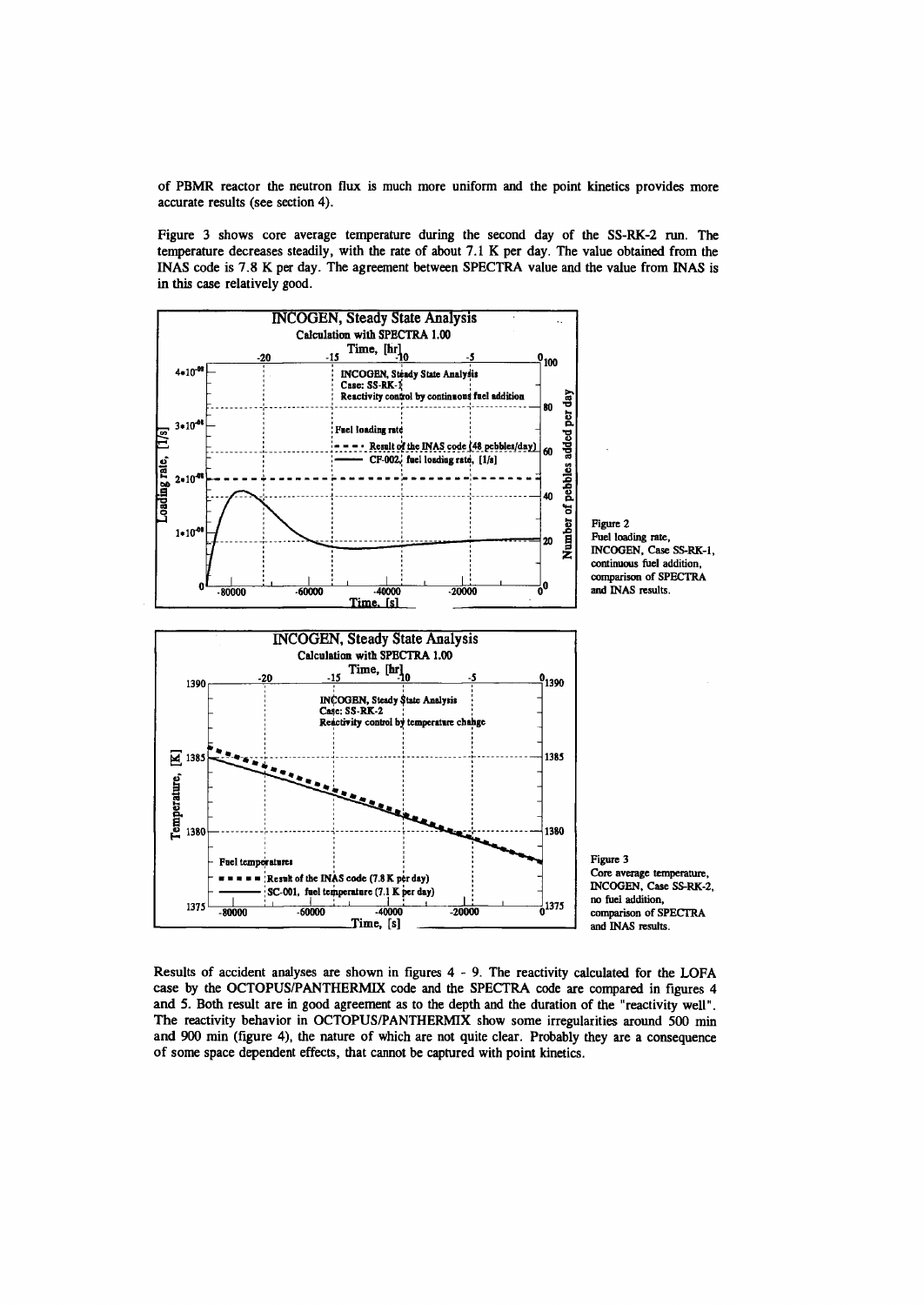

Figures 6 and 7 show reactor power calculated for both LOFA and LOCA cases by OCTO-PUS/PANTHERMIX and SPECTRA respectively. Generally the agreement is very good. In SPECTRA the power peaks occurring just after reaching criticality are higher, but the OCTO-PUS/PANTHERMIX results indicate that the peaks might have been flattened by rare plot frequency. OCTOPUS/PANTHERMIX show somewhat oscillating long term reactor power for LOFA case. The nature of this oscillations are unclear. Possibly they are created by some numerical problems (for example explicit coupling between the codes which constitute the OCTOPUS/PANTHERMIX code system). These oscillations should be distinguished from the oscillations which occur just after reaching criticality, and are observed in all calculations. These are rather regular oscillations, with the time period close to 2000 s (half an hour). Those oscillations are physical and are caused by inertial effects in thermal-neutronic interactions.

In both LOCA and LOFA cases the calculated maximum fuel temperature remained within acceptable limits. In all calculations the fuel temperature did not exceed 1500°C.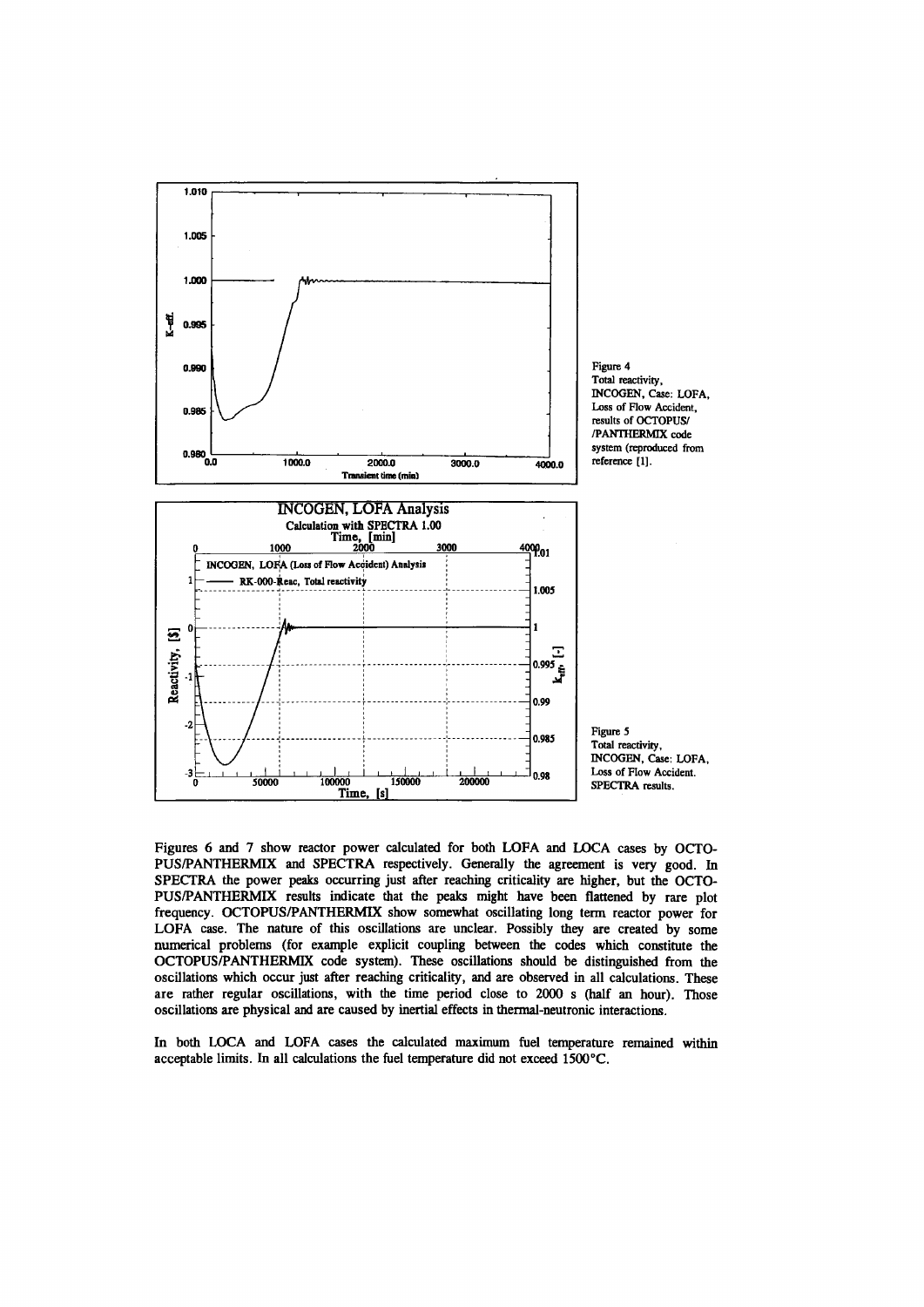

#### **PBMR ANALYSES** 4.

SPECTRA model of PBMR<sup>[3]</sup> is shown in figures 8 and 9. The model includes the Reactor Unit (figure 8), the Power Conversion Unit (figure 9), the Confinement Building, as well as various safety systems and the environment. The model is considered to be preliminary. Some parts of the system were modelled in a simplified way because no sufficient data were available at NRG. In the future the model will be updated according to the most recent data and design drawings. This task will be performed within the cooperation between the South African PBMR and NRG.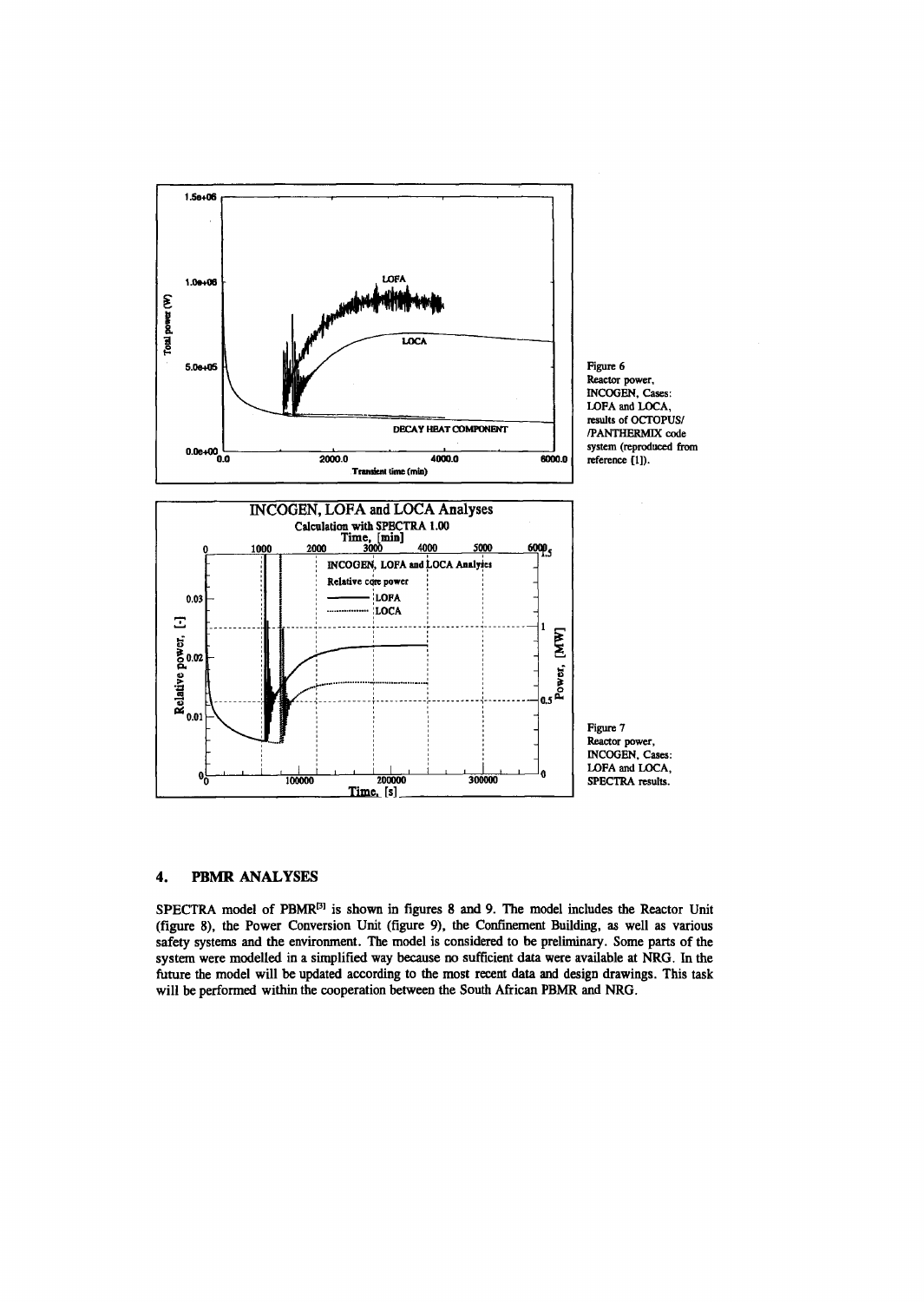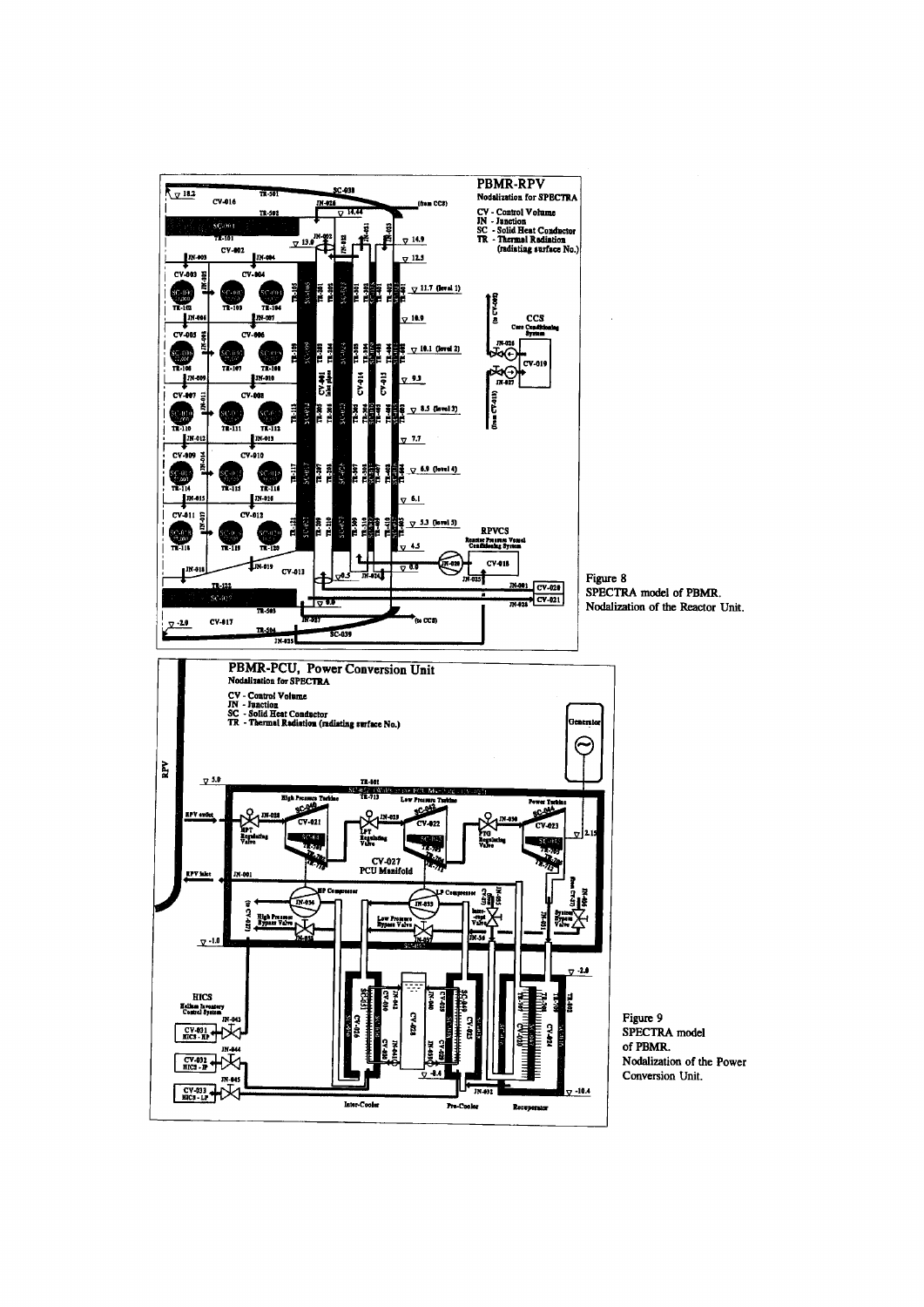As in case of INCOGEN, steady state and accident analyses (LOCA and LOFA) were performed with the model. Steady state calculation was performed using continuous fuel reload to control reactivity. Resulting fuel reload rate is shown in figure 10. SPECTRA results are compared with the values obtained with PATHERMIX and VSOP codes, reported in [4]. The calculated reload rates are in good agreement. (The initially higher reload rate in SPECTRA was needed to overcome some small initial changes in Xenon concentration, resulting from imperfections in defining the initial conditions.)



The results of the LOCA and LOFA analyses are shown in figures 11 and 12. The main difference between LOCA and LOFA cases is the system pressure during the major part of the transient (about 70 bar in case of LOFA and atmospheric in case of LOCA). In the high pressure case a relatively good natural circulation flow was developed, and some heat was removed by the precooler and the inter-cooler. As a consequence the fluid temperature was lower in LOFA and the reactivity was higher (negative temperature reactivity coefficient). The depth of the "reactivity well" was smaller in case of LOFA, and criticality was reached faster (figure 11). After criticality was reached, the power stabilized at higher level in case of LOFA, since more power was removed by the pre- and the inter-cooler. In the accident scenarios it was assumed that pumps cooling the secondary side of the coolers were available (the only available active systems). If these pumps were unavailable the difference between LOCA and LOFA would be smaller.

In both LOCA and LOFA cases the calculated maximum fuel temperatures were below 1400°C within acceptable limits.

#### **5 SUMMARY AND CONCLUSIONS**

Steady state operation and accident scenarios were analyzed with the SPECTRA code for the INCOGEN and the PBMR reactors. In case of INCOGEN the results of steady state analyses were compared to the results of the INAS code. A good agreement was obtained for the run with reactivity control by temperature changes. In case of reactivity control by continuous fuel addition a discrepancy was found in the fuel addition rate. It was found out that the discrepancy was caused by strongly nonuniform neutron flux distribution in the INCOGEN core, a phenomenon that cannot be represented with the point kinetics model.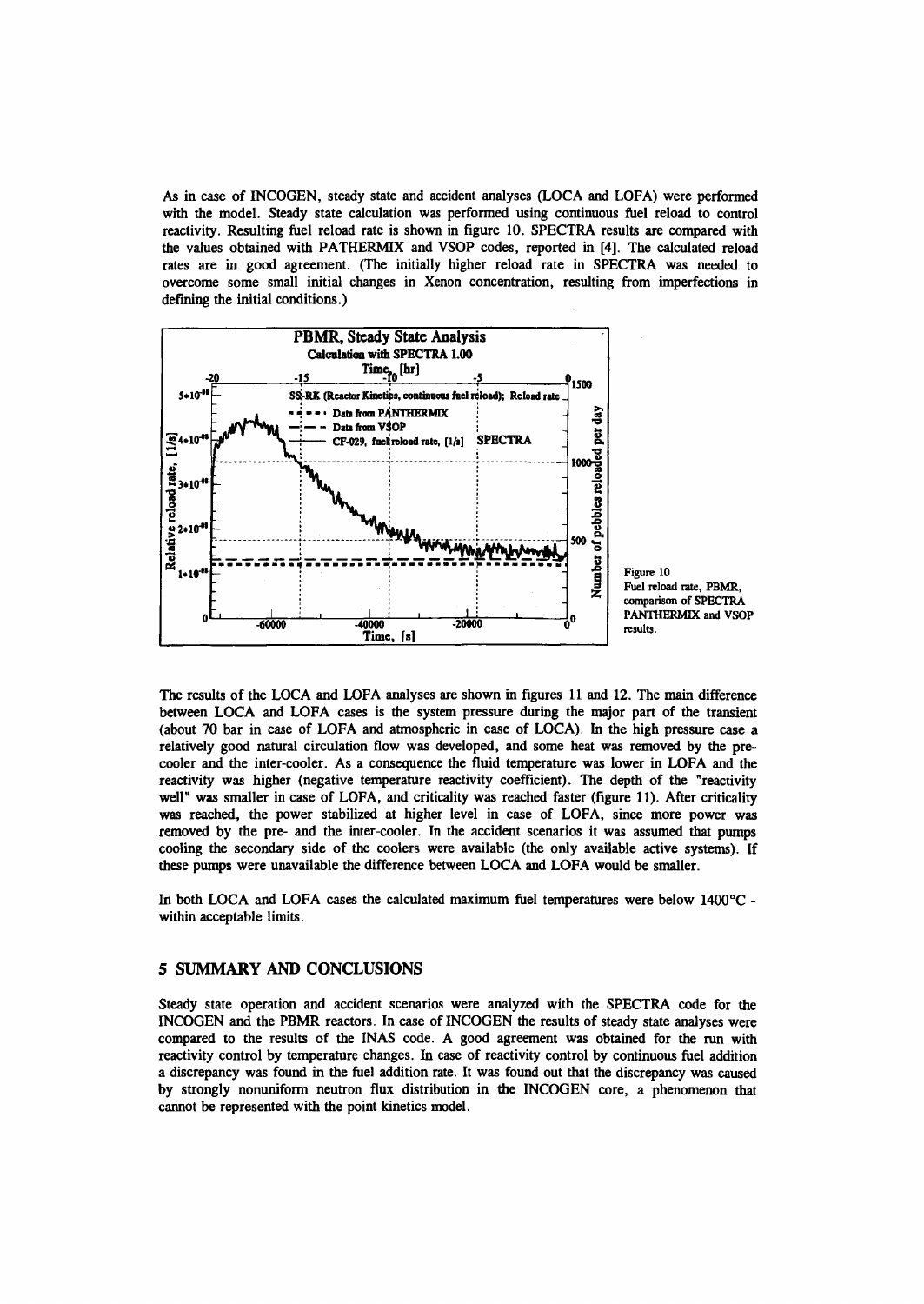

In case of PBMR the results of steady state analysis were compared to the results of the PAN-THERMIX and VSOP codes. A good agreement was obtained. In PBMR the core is relatively uniform because of continuous fuel reload and mixing, and the point kinetics model gives satisfactory results.

Results of accident analyses with the INCOGEN model were compared with the results of OCTO-PUS/PANTHERMIX code system. Generally a very good agreement was obtained. Results of accident analyses with PBMR model showed qualitatively qood results. Further improvement in the detail of modelling is needed to provide reliable results.